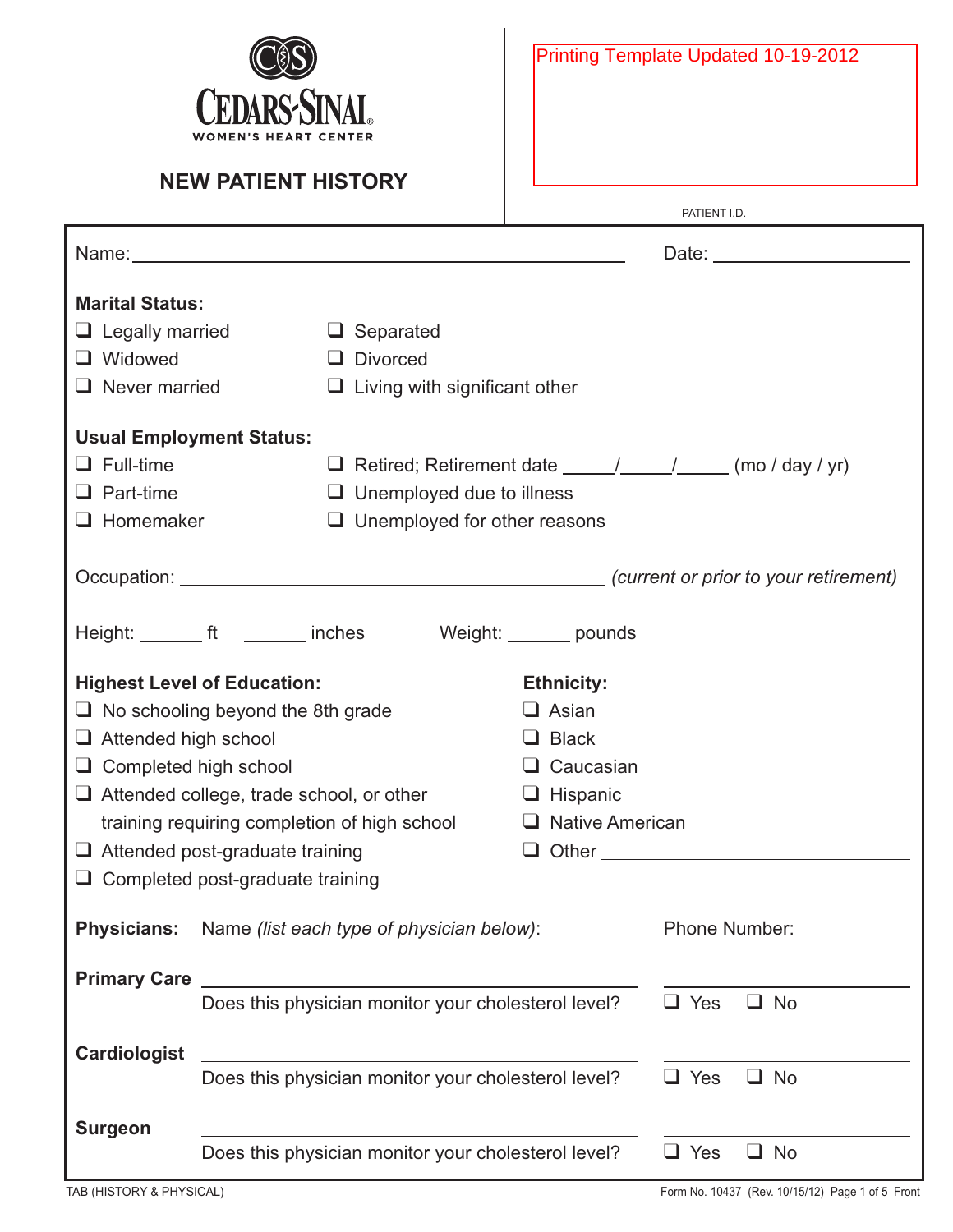

PATIENT I.D.

#### **REVIEW OF SYSTEMS Please check any of the following you have experienced in the last year:** 1. **General:** ❑ Weight gain ❑ Change in energy level ❑ Weight loss ❑ Night sweats ❑ Fevers ❑ Chills ❑ Excessive fatigue 2. **Endocrine:** ❑ Feeling of excessive warmth or coldness ❑ Feeling of excessive thirst or excessive hunger ❑ Change in the amount you urinate 3. **Blood and lymphatic:** ❑ Easy bruising ❑ Enlarged lymph nodes ❑ Prolonged or excessive bleeding ❑ Enlarged tonsils ❑ Blood clots in your legs 4. **Mental Health:** ❑ Nervousness ❑ Anxiety ❑ Undue sadness or depression ❑ Trouble with your sleep ❑ Thoughts of harming yourself or others ❑ Thoughts of ending your life 5. **Skin:**  $\Box$  Change in the texture or amount of your hair  $\Box$  Changes in your skin or nails ❑ New rashes ❑ Lumps ❑ Sores or changes in any moles 6. **Eyes:** ❑ Changes in vision ❑ Blurry vision ❑ Double vision ❑ Red or painful eyes 7. **Ears:** ❑ Changes in hearing ❑ Pain or drainage from ears ❑ Ringing in your ears ❑ Dizziness with or without changes in head position 8. **Nose and sinuses:** ❑ Increase in frequency of colds or nasal drainage ❑ Nosebleeds ❑ Sinus infections ❑ Allergies 9. **Mouth, throat, and teeth:** ❑ Tongue or mouth sores ❑ Recent dental work ❑ Hoarseness or voice changes ❑ Problems swallowing ❑ Bleeding of gums 10. **Neck:** ❑ Lumps ❑ Swelling ❑ Pain 11. **Breasts / Chest:** ❑ Tenderness ❑ Lumps

❑ Nipple discharge ❑ Milk production *(please turn over)*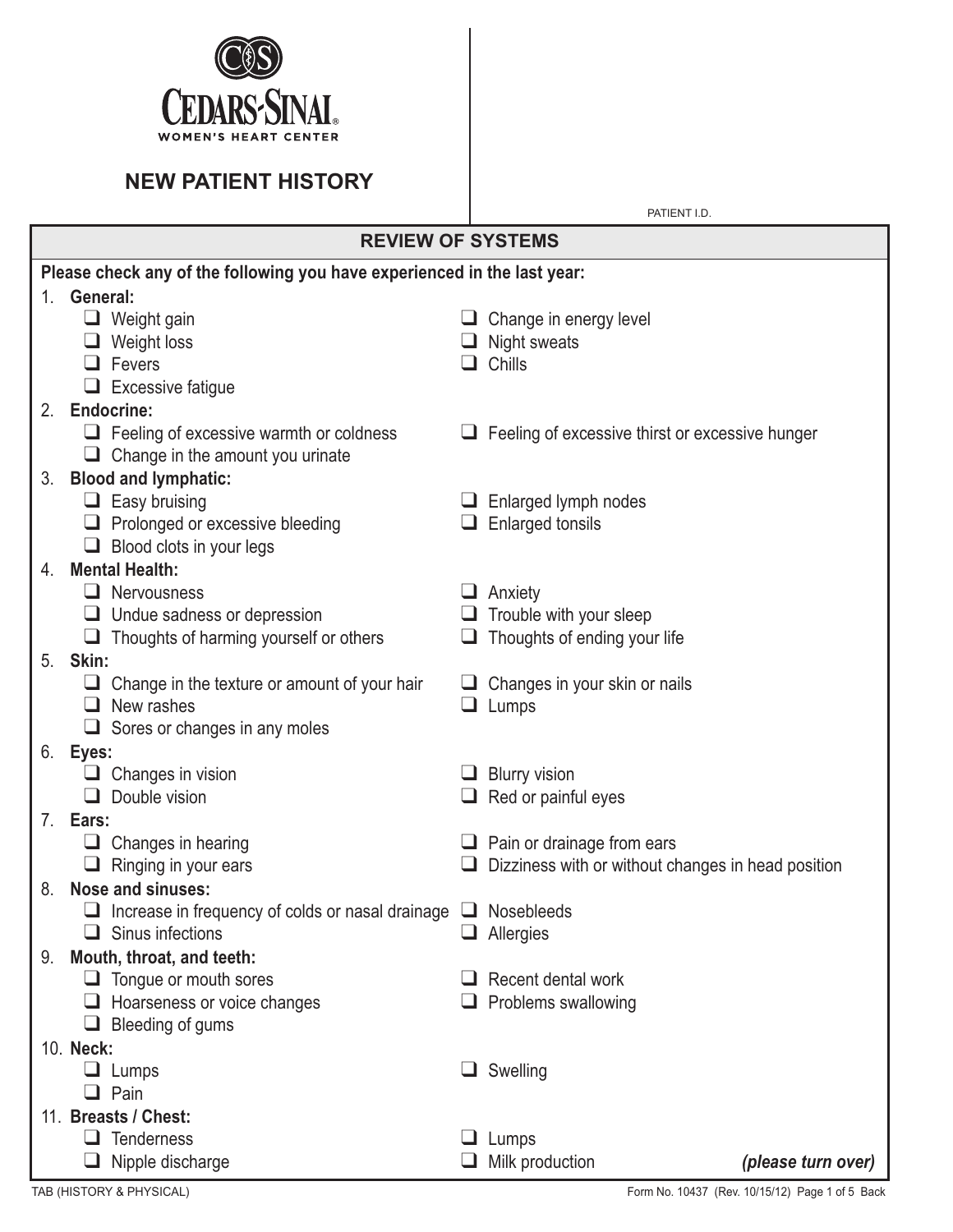

| 12. Respiratory:                                        |                                                         |  |  |  |  |  |  |
|---------------------------------------------------------|---------------------------------------------------------|--|--|--|--|--|--|
| New cough                                               | $\Box$ Coughing blood                                   |  |  |  |  |  |  |
| $\Box$ Wheezing or shortness of breath                  | $\Box$ Pain with breathing                              |  |  |  |  |  |  |
| 13. Cardiac:                                            |                                                         |  |  |  |  |  |  |
| $\Box$ Chest pain                                       | $\Box$ Pressure or unusual feeling in chest             |  |  |  |  |  |  |
| Palpitations/Unusual heart beat<br>⊔                    | $\Box$ Shortness of breath with activity                |  |  |  |  |  |  |
| $\Box$ Swelling in your ankles                          | $\Box$ Shortness of breath lying down                   |  |  |  |  |  |  |
| $\Box$ Fainting or passing out spells                   |                                                         |  |  |  |  |  |  |
| 14. Blood vessels:                                      |                                                         |  |  |  |  |  |  |
| $\Box$ Pain in your legs with walking                   | $\Box$ Sensitivity or change in color of your fingers   |  |  |  |  |  |  |
| $\Box$ Varicose veins                                   | or toes with cold temperatures                          |  |  |  |  |  |  |
| 15. Gastrointestinal:                                   |                                                         |  |  |  |  |  |  |
| $\Box$ Changes in your appetite                         | $\Box$ Indigestion or constipation                      |  |  |  |  |  |  |
| Trouble swallowing<br>u.                                | Diarrhea<br>ப                                           |  |  |  |  |  |  |
| Nausea<br>⊔                                             | $\Box$ Recent change in frequency, consistency, color   |  |  |  |  |  |  |
| Vomiting<br>❏                                           | or appearance of stool                                  |  |  |  |  |  |  |
| $\Box$ Vomiting blood                                   | $\Box$ Blood in stool                                   |  |  |  |  |  |  |
| $\Box$ Abdominal pain                                   | $\Box$ Black, tarry appearance of stool                 |  |  |  |  |  |  |
| 16. Urinary:                                            |                                                         |  |  |  |  |  |  |
| $\Box$ Change in frequency of urination                 | Change in volume of urine or stream                     |  |  |  |  |  |  |
| Burning on urination<br>⊔                               | $\Box$ Blood in urine                                   |  |  |  |  |  |  |
| Hesitancy<br>⊔                                          | Urgency or incontinence (loss of control of urine)<br>⊔ |  |  |  |  |  |  |
| 17. Male Genitoreproductive:                            |                                                         |  |  |  |  |  |  |
| $\Box$ Sores on penis                                   | Pain or masses in testicles<br>ப                        |  |  |  |  |  |  |
| Difficulties with erection<br>ப                         |                                                         |  |  |  |  |  |  |
| 18. Female Genitoreproductive:                          |                                                         |  |  |  |  |  |  |
| Changes in duration, amount or frequency of menses<br>⊔ | $\Box$ Lack of sexual desire                            |  |  |  |  |  |  |
| Hot flashes                                             | $\Box$ Vaginal dryness                                  |  |  |  |  |  |  |
| Painful sexual intercourse<br>⊔                         | $\Box$ Vulvar itching                                   |  |  |  |  |  |  |
| 19. Musculoskeletal:                                    |                                                         |  |  |  |  |  |  |
| Muscle weakness<br>ப                                    | Muscle pain                                             |  |  |  |  |  |  |
| <b>Tenderness</b><br>ப                                  | <b>Stiffness</b>                                        |  |  |  |  |  |  |
| Pain or swelling in any joints<br>u.                    |                                                         |  |  |  |  |  |  |
| 20. Neurologic:                                         |                                                         |  |  |  |  |  |  |
| $\Box$ Headaches                                        | <b>Blackouts or near blackouts</b><br>L. I              |  |  |  |  |  |  |
| Numbness or tingling of hands or feet<br>⊔              | Chronic pain<br>⊔                                       |  |  |  |  |  |  |
| Difficulty speaking<br>⊔                                | Memory loss or difficulty concentrating                 |  |  |  |  |  |  |
| Abnormal movements<br>ப                                 | Weakness<br>ப                                           |  |  |  |  |  |  |
| <b>Recent falls</b><br>⊔                                | Problems with balance                                   |  |  |  |  |  |  |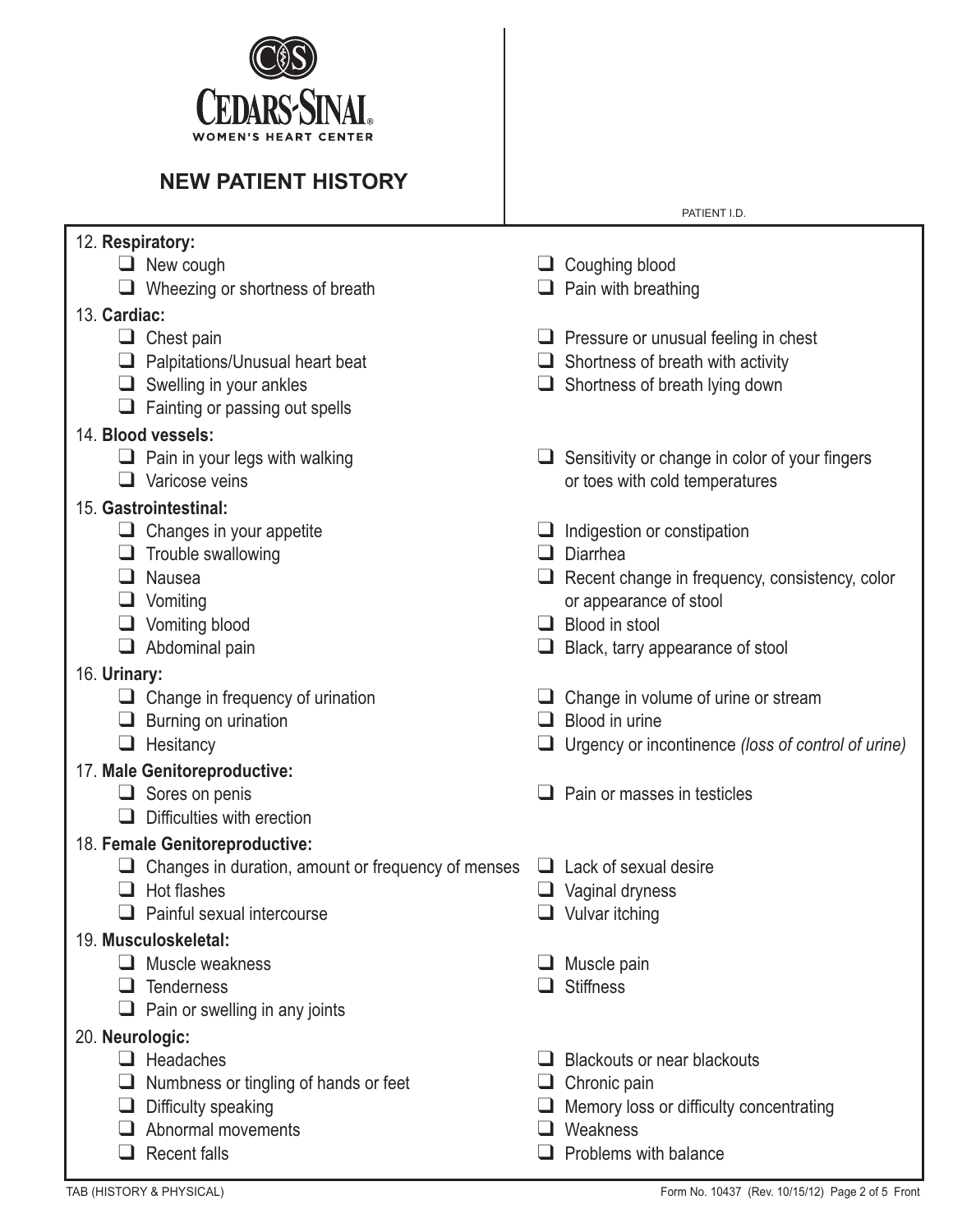

PATIENT I.D.

| <b>CORONARY RISK FACTORS</b>                                                                                                                    |                         |                               |  |  |  |  |
|-------------------------------------------------------------------------------------------------------------------------------------------------|-------------------------|-------------------------------|--|--|--|--|
| 1. How many close blood relatives (parent, brother, sister, or child) have had coronary heart disease<br>BEFORE the age of 60?                  |                         |                               |  |  |  |  |
|                                                                                                                                                 | # of relatives ________ |                               |  |  |  |  |
| 2. Have you ever been told that you had any<br>of the following:                                                                                | Year<br>diagnosed       | Has it been<br>treated?       |  |  |  |  |
| <b>High Blood Pressure</b><br>$\Box$ No<br>Yes<br>Unsure<br>ப                                                                                   |                         | $\Box$ Yes<br>u.<br><b>No</b> |  |  |  |  |
| <b>Sugar Diabetes</b><br>$\Box$ No<br>$\Box$ Unsure<br>$\Box$ Yes                                                                               |                         | $\Box$ No<br>$\Box$ Yes       |  |  |  |  |
| <b>High Cholesterol</b><br>$\Box$ No<br>$\Box$ Unsure<br>$\Box$ Yes                                                                             |                         | $\Box$ Yes<br>$\Box$ No       |  |  |  |  |
| <b>High Triglycerides</b><br>$\Box$ No<br>$\Box$ Yes<br>$\Box$ Unsure                                                                           |                         | $\Box$ Yes<br>$\Box$ No       |  |  |  |  |
| 3. a) What was your most recent cholesterol level?<br>Approximate date?                                                                         |                         | $\Box$ Unknown                |  |  |  |  |
| b) What was your highest cholesterol level?<br>Approximate date?                                                                                |                         | Unknown                       |  |  |  |  |
| c) Have you been told by your physician that your cholesterol level is a problem?                                                               |                         | $\Box$ Yes<br>$\Box$ No       |  |  |  |  |
| Did you ever smoke cigarettes?<br>4.<br>If yes, please answer the following:                                                                    |                         | Yes<br>$\Box$ No              |  |  |  |  |
| a) How many years did you or have you smoked? _________ years                                                                                   |                         |                               |  |  |  |  |
| On the average, at your maximum, how many packs per day did you smoke?<br>b)                                                                    |                         |                               |  |  |  |  |
| Less than $\frac{1}{2}$ pack per day<br>$\frac{1}{2}$ to less than 1 pack per day<br>1 pack per day<br>Greater than 1 pack per day              |                         |                               |  |  |  |  |
| 5. Have you stopped smoking entirely?                                                                                                           |                         | $\sqcup$ Yes<br>⊿ No          |  |  |  |  |
| If no, please answer the following:<br>On the average, how many packs per day do you presently smoke?                                           |                         |                               |  |  |  |  |
| $\Box$ Less than 1/2 pack per day<br>$\Box$ 1/ <sub>2</sub> to less than 1 pack per day<br>1 pack per day<br>$\Box$ Greater than 1 pack per day |                         |                               |  |  |  |  |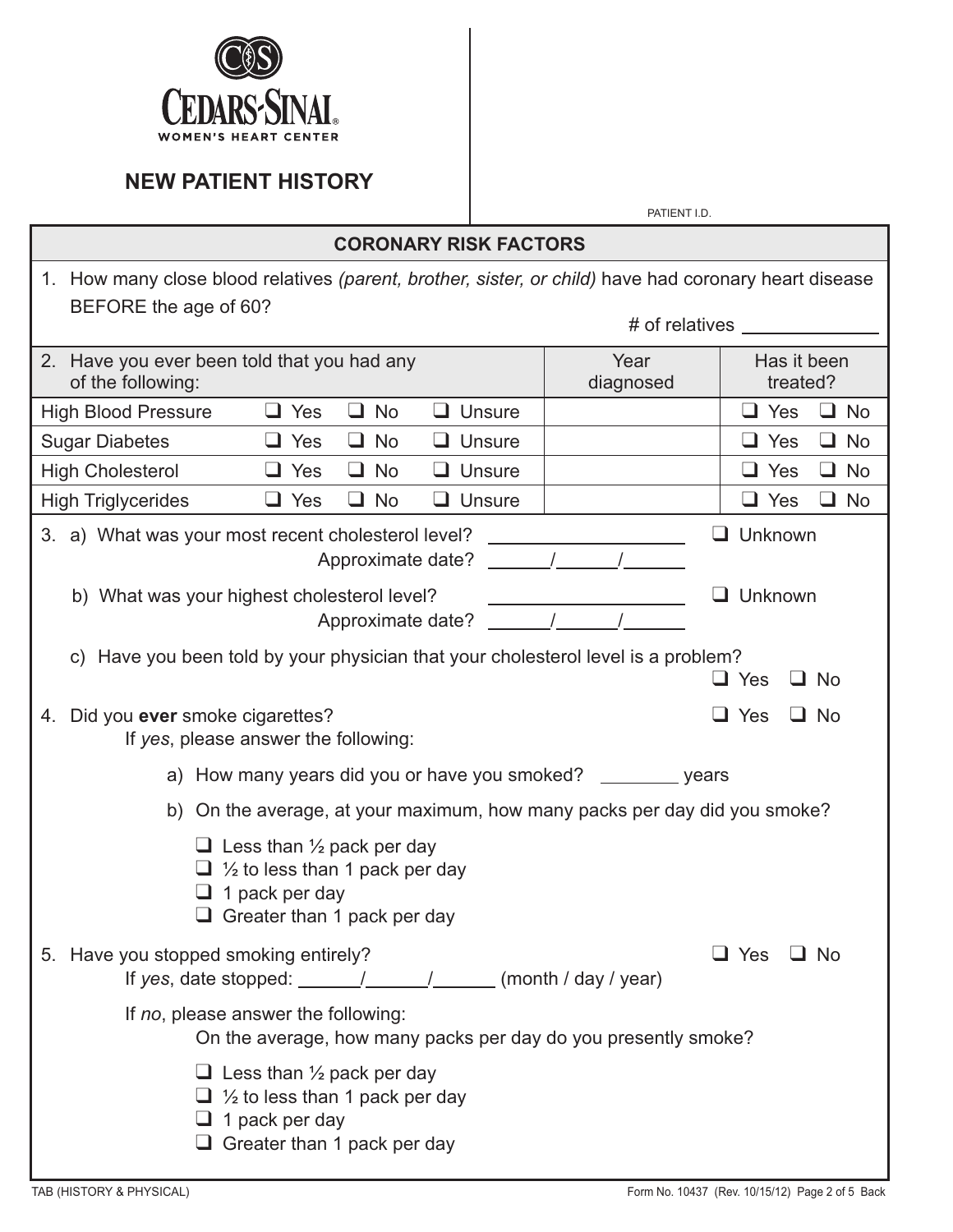

|                                                                                                                                                                                                                                                                                                                                                                                                                                                                                                                                                                             |                                        | PATIENT I.D.                                                          |                                                                          |  |  |  |  |
|-----------------------------------------------------------------------------------------------------------------------------------------------------------------------------------------------------------------------------------------------------------------------------------------------------------------------------------------------------------------------------------------------------------------------------------------------------------------------------------------------------------------------------------------------------------------------------|----------------------------------------|-----------------------------------------------------------------------|--------------------------------------------------------------------------|--|--|--|--|
| Do you drink any kind of alcoholic beverages?<br>6.<br>If yes, please answer the following:                                                                                                                                                                                                                                                                                                                                                                                                                                                                                 |                                        |                                                                       | $\Box$ No<br>$\Box$ Yes                                                  |  |  |  |  |
| a) How often?<br>$\Box$ daily<br>b) When you do drink, how many drinks did you have per day?<br>$(1$ drink = 4 oz wine or one shot hard liquor or 12 oz beer)                                                                                                                                                                                                                                                                                                                                                                                                               | $\Box$ 2-3 times / week                | $\Box$ weekly                                                         | monthly                                                                  |  |  |  |  |
| 7. Please answer:<br>a) How many servings of fruit or fruit juice do you eat per day?<br>(i.e. one piece of fruit, or one cup raw fruit, $\frac{1}{2}$ cup canned fruit<br>or fruit juice)<br>servings<br>b) How many servings of vegetables or vegetable juice do you<br>eat per day? (i.e. one cup raw or $\frac{1}{2}$ cup cooked vegetables or<br>vegetable juice)<br>servings<br>c) How many servings of legumes (dried peas and beans like<br>garbanzo, split peas lentils, etc) do you eat per week? (i.e. 1/2<br>cup cooked beans or one cup bean soup)<br>servings |                                        |                                                                       |                                                                          |  |  |  |  |
| Do you do any of the following activities?<br>8.                                                                                                                                                                                                                                                                                                                                                                                                                                                                                                                            |                                        |                                                                       |                                                                          |  |  |  |  |
| <b>ACTIVITY</b>                                                                                                                                                                                                                                                                                                                                                                                                                                                                                                                                                             |                                        | In a 14-day period,<br>how many times on<br>average have<br>you been: | About how many<br>minutes did you<br>actually spend on<br>each occasion? |  |  |  |  |
| Walking for exercise?                                                                                                                                                                                                                                                                                                                                                                                                                                                                                                                                                       | <b>No</b><br>$\Box$<br>Yes             |                                                                       |                                                                          |  |  |  |  |
| Jogging or running?                                                                                                                                                                                                                                                                                                                                                                                                                                                                                                                                                         | $\Box$<br>Yes<br><b>No</b>             |                                                                       |                                                                          |  |  |  |  |
| Hiking?                                                                                                                                                                                                                                                                                                                                                                                                                                                                                                                                                                     | $\Box$<br><b>No</b><br>Yes             |                                                                       |                                                                          |  |  |  |  |
| Gardening or yard work?                                                                                                                                                                                                                                                                                                                                                                                                                                                                                                                                                     | $\Box$<br><b>No</b><br>Yes             |                                                                       |                                                                          |  |  |  |  |
| Aerobics or aerobic dancing?                                                                                                                                                                                                                                                                                                                                                                                                                                                                                                                                                | $\Box$<br>$\Box$ Yes<br><b>No</b>      |                                                                       |                                                                          |  |  |  |  |
| Other dancing?                                                                                                                                                                                                                                                                                                                                                                                                                                                                                                                                                              | Yes<br>$\Box$<br><b>No</b><br>$\sqcup$ |                                                                       |                                                                          |  |  |  |  |
| Calisthenics or general exercise?                                                                                                                                                                                                                                                                                                                                                                                                                                                                                                                                           | Yes<br><b>No</b><br>$\Box$<br>ப        |                                                                       |                                                                          |  |  |  |  |
| Golf?                                                                                                                                                                                                                                                                                                                                                                                                                                                                                                                                                                       | Yes<br>$\Box$<br><b>No</b><br>$\Box$   |                                                                       |                                                                          |  |  |  |  |
| Tennis?                                                                                                                                                                                                                                                                                                                                                                                                                                                                                                                                                                     | Yes<br>$\Box$<br><b>No</b><br>⊔        |                                                                       |                                                                          |  |  |  |  |
| Bowling?                                                                                                                                                                                                                                                                                                                                                                                                                                                                                                                                                                    | Yes<br><b>No</b><br>❏                  |                                                                       |                                                                          |  |  |  |  |
| Bicycle riding?                                                                                                                                                                                                                                                                                                                                                                                                                                                                                                                                                             | Yes<br>$\Box$<br><b>No</b><br>┚        |                                                                       |                                                                          |  |  |  |  |
| Swimming or water exercises?                                                                                                                                                                                                                                                                                                                                                                                                                                                                                                                                                | Yes<br>$\Box$<br><b>No</b><br>┙        |                                                                       |                                                                          |  |  |  |  |
| Horseback riding?                                                                                                                                                                                                                                                                                                                                                                                                                                                                                                                                                           | Yes<br>$\Box$<br><b>No</b><br>⊔        |                                                                       |                                                                          |  |  |  |  |
| Handball, racquetball, or squash?                                                                                                                                                                                                                                                                                                                                                                                                                                                                                                                                           | $\Box$ Yes<br>$\Box$<br><b>No</b>      |                                                                       |                                                                          |  |  |  |  |
| Sexual intercourse?                                                                                                                                                                                                                                                                                                                                                                                                                                                                                                                                                         | Yes<br>$\Box$<br><b>No</b><br>$\Box$   |                                                                       |                                                                          |  |  |  |  |
| Housework?                                                                                                                                                                                                                                                                                                                                                                                                                                                                                                                                                                  | $\Box$<br>Yes<br>$\Box$<br><b>No</b>   |                                                                       |                                                                          |  |  |  |  |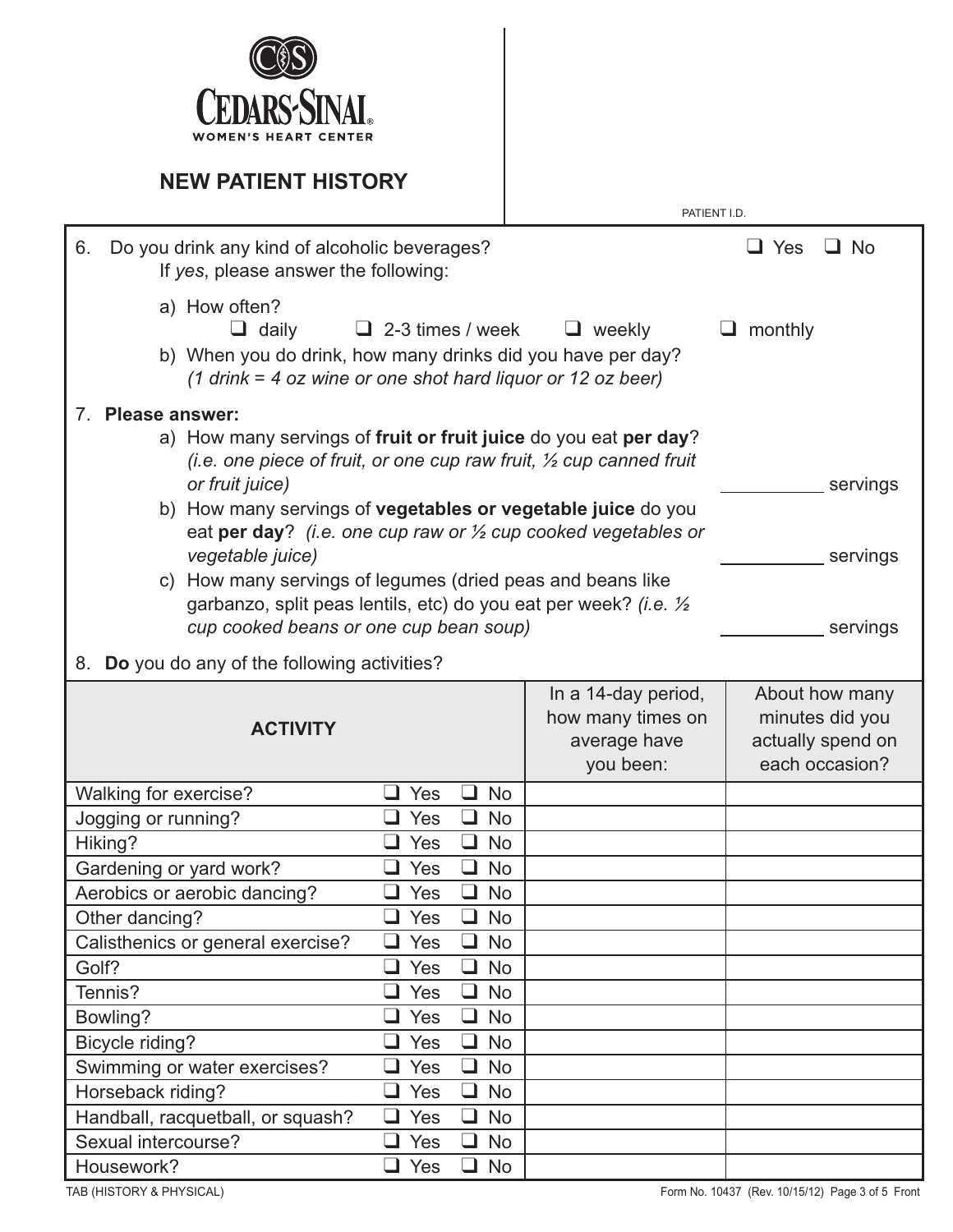

PATIENT I.D.

| If you have done any other exercises, sports, or physically active hobbies in the past two weeks other<br>than the ones listed above, please list them:                                                                                                                                                               |
|-----------------------------------------------------------------------------------------------------------------------------------------------------------------------------------------------------------------------------------------------------------------------------------------------------------------------|
|                                                                                                                                                                                                                                                                                                                       |
| Do you perform stress reduction techniques or exercises? (i.e. breathing exercise, yoga,<br>9.<br>meditation, prayer)<br>コ Yes ロ No                                                                                                                                                                                   |
| a) How often?<br>$\Box$ Several times per day<br>$\Box$ Almost every day<br>$\Box$ Once or twice a week<br>$\Box$ Rarely<br>$\Box$ Never                                                                                                                                                                              |
| b) What type of stress reduction?<br>$\Box$ Progressive muscle relaxation<br>$\Box$ Breathing exercise / visualization<br>Meditation<br>ப<br>$\Box$ Prayer<br>$\Box$ Other:                                                                                                                                           |
| 10. Please answer as appropriate, I have experienced stress (including tension, irritability, anxiety, or<br>sleeping difficulties) as a result of conditions at work or home:<br>$\Box$ Never<br>$\Box$ Sometimes<br>$\Box$ Often<br>$\Box$ Always during the past one year<br>$\Box$ Always during the past 5 years |
| 11. Have you ever been told you have heart disease, if yes when?<br>Unknown<br>_year<br>Which of the following happened first? Answer only if applicable<br>Angina / Chest Discomfort<br>$\Box$ Abnormal Treadmill stress test or EKG<br>□ Coronary Angiogram<br>$\Box$ Heart Attack<br>$\Box$ Other                  |
| 12. Have you ever had anginal pain and/or chest discomfort?<br>Yes<br>∐ No<br>– ⊔<br>If yes, approximately when did this begin: $\frac{1}{\sqrt{2}}$ / $\frac{1}{\sqrt{2}}$ (month / day / year)                                                                                                                      |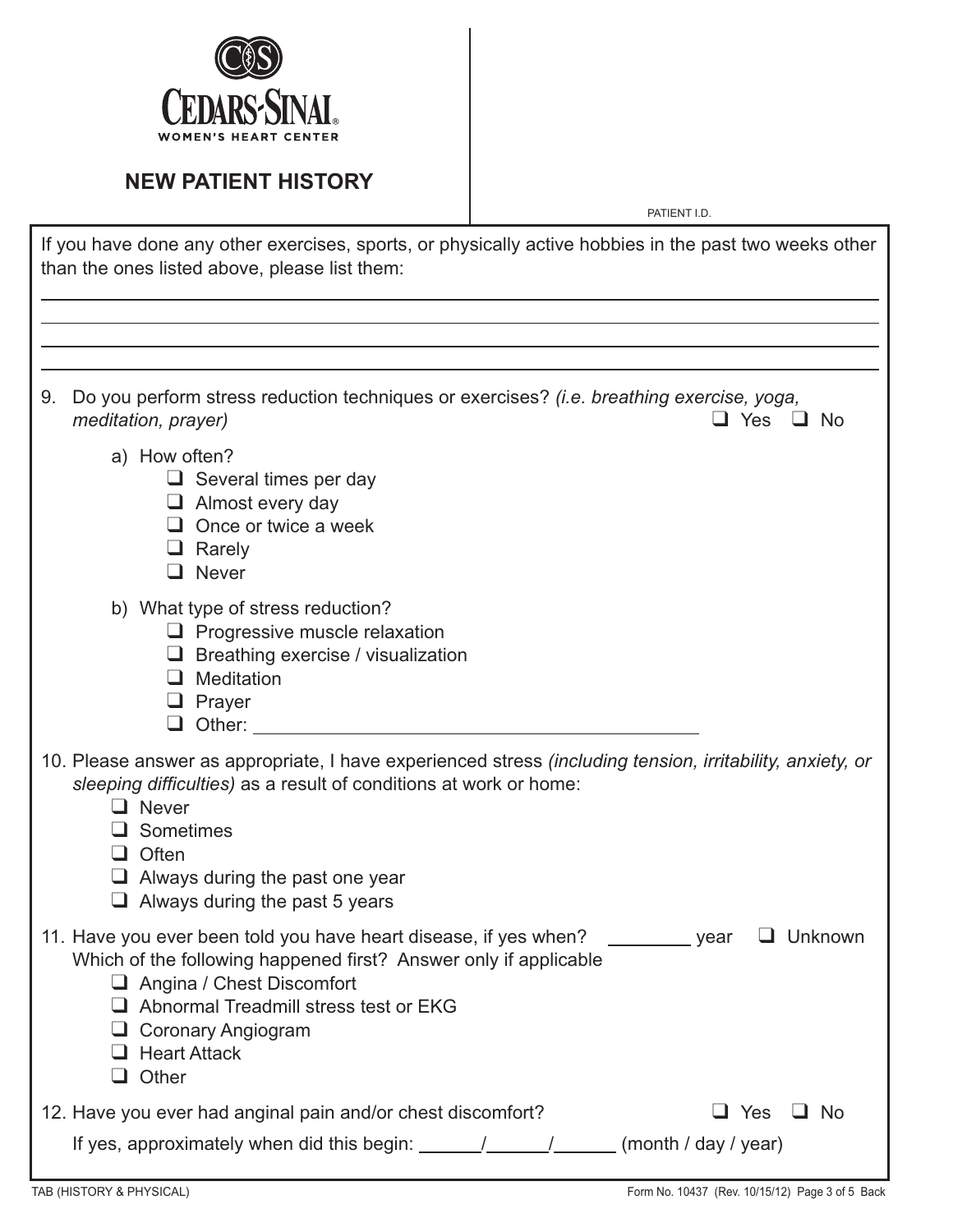

|                                                                                                                  |                                        |                                       | PATIENT I.D. |                      |           |
|------------------------------------------------------------------------------------------------------------------|----------------------------------------|---------------------------------------|--------------|----------------------|-----------|
| 13. Have you ever had a HEART ATTACK?                                                                            |                                        |                                       |              | $\Box$ Yes $\Box$ No |           |
| If yes, answer the following: Date: $\frac{1}{\sqrt{1-\frac{1}{2}}}\$                                            |                                        | Hospital: __________________          |              |                      |           |
|                                                                                                                  | Date: $\frac{1}{\sqrt{2}}$             | Hospital: _____________________       |              |                      |           |
|                                                                                                                  | Date: $/$ /                            |                                       |              |                      |           |
|                                                                                                                  |                                        |                                       |              |                      |           |
| 14. Have you ever had a CORONARY ANGIOGRAM?                                                                      |                                        |                                       |              | $\Box$ Yes           | $\Box$ No |
| If yes, answer the following: Date: $\frac{1}{\sqrt{1-\frac{1}{2}}}\left  \frac{1}{\sqrt{1-\frac{1}{2}}}\right $ |                                        |                                       |              |                      |           |
|                                                                                                                  | Date: $\frac{1}{\sqrt{1-\frac{1}{2}}}$ | Hospital: ______________________      |              |                      |           |
|                                                                                                                  | Date: $/$ /                            |                                       |              |                      |           |
| 15. Have you ever had CORONARY BALLOON ANGIOPLASTY,                                                              |                                        |                                       |              |                      |           |
| LASER, OR STENT PLACEMENT (PTCA)?                                                                                |                                        |                                       |              | $\Box$ Yes $\Box$ No |           |
| If yes, answer the following: Date: $\frac{1}{\sqrt{1-\frac{1}{2}}}\$                                            |                                        | Hospital: ____________________        |              |                      |           |
|                                                                                                                  |                                        |                                       |              |                      |           |
|                                                                                                                  |                                        |                                       |              |                      |           |
| 16. Have you ever had HEART SURGERY?                                                                             |                                        |                                       |              | Yes                  | $\Box$ No |
| If yes, answer the following:                                                                                    |                                        |                                       |              |                      |           |
|                                                                                                                  |                                        | Type of surgery: _________________    |              |                      |           |
| Date: $\frac{1}{\sqrt{2\pi}}$                                                                                    | Hospital: __________________           | Type of surgery: ____________________ |              |                      |           |
| Date: $\frac{1}{\sqrt{2\pi}}$                                                                                    | Hospital: _________________            | Type of surgery: __________________   |              |                      |           |
| 17. Have you ever had HEART FAILURE?                                                                             |                                        |                                       |              | $\Box$ Yes           | $\Box$ No |
| If yes, answer the following: Date: $\frac{1}{\sqrt{1-\frac{1}{2}}}\$                                            |                                        |                                       |              |                      |           |
|                                                                                                                  |                                        | Hospital:                             |              |                      |           |
|                                                                                                                  | Date: $\frac{1}{\sqrt{1-\frac{1}{2}}}$ | Hospital: Nospital:                   |              |                      |           |
| 18. Have you ever had CARDIOMYOPATHY?                                                                            |                                        |                                       |              | $\Box$ Yes $\Box$ No |           |
| If yes, answer the following: Date: _____/_____/_______ Hospital: ______________                                 |                                        |                                       |              |                      |           |
|                                                                                                                  |                                        |                                       |              |                      |           |
| 19. If you have experienced a cardiac event, were you hospitalized?                                              |                                        |                                       |              | $\Box$ Yes           | $\Box$ No |
| If yes, how many days did you spend in the hospital? ____________ days                                           |                                        |                                       |              |                      |           |
|                                                                                                                  |                                        |                                       |              |                      |           |
| 20. What was the date of your most recent EXERCISE STRESS TEST?                                                  |                                        |                                       |              |                      |           |
| (Answer only if applicable) Date: $\frac{1}{\sqrt{2\pi}}$                                                        |                                        |                                       |              |                      |           |
|                                                                                                                  |                                        |                                       |              |                      |           |
|                                                                                                                  |                                        |                                       |              |                      |           |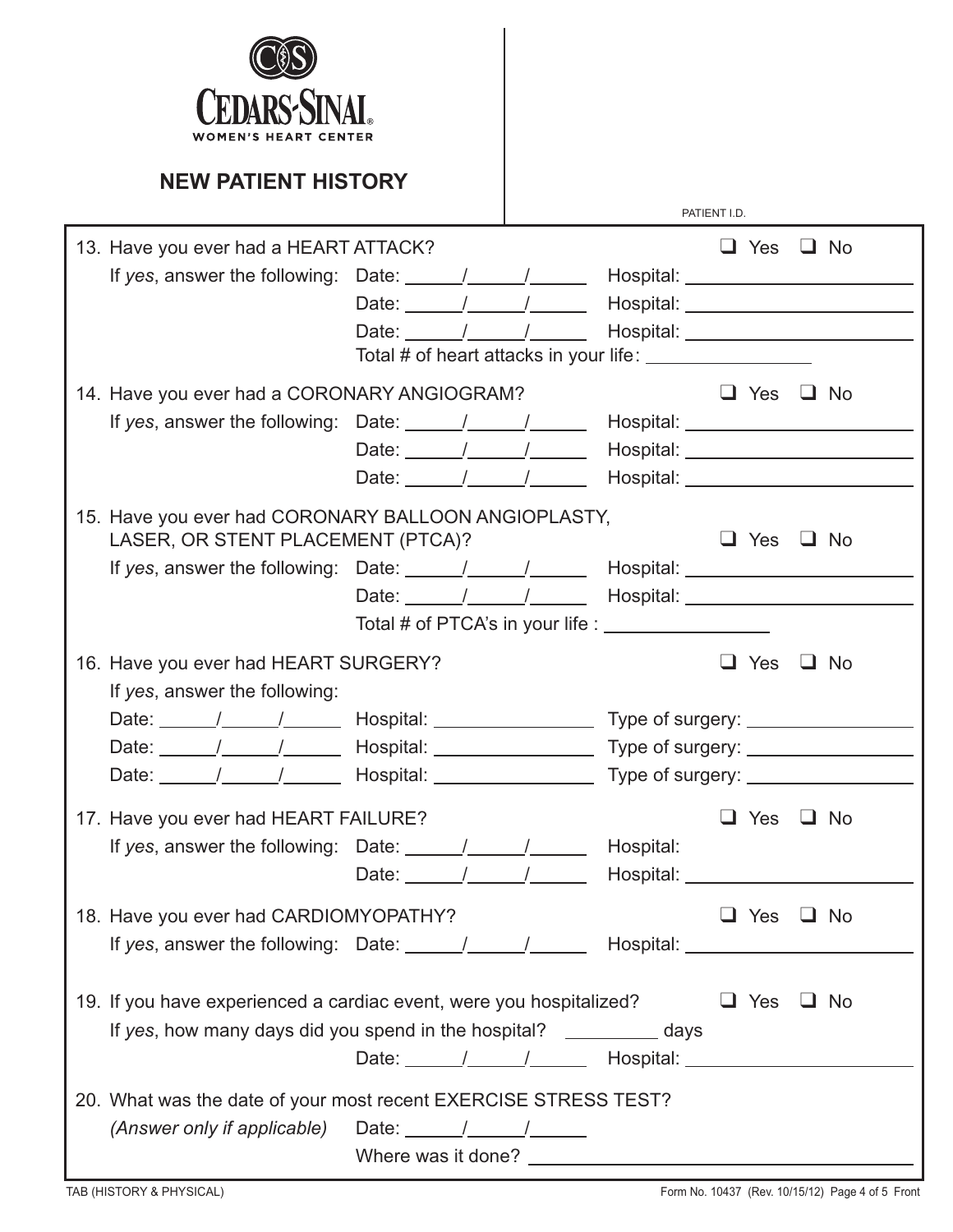

|                                                                                                                                                                                                                                                                                                                                                                                                                                                    | PATIENT I.D. |     |            |     |                        |
|----------------------------------------------------------------------------------------------------------------------------------------------------------------------------------------------------------------------------------------------------------------------------------------------------------------------------------------------------------------------------------------------------------------------------------------------------|--------------|-----|------------|-----|------------------------|
| 21. What other medical problems have you had?                                                                                                                                                                                                                                                                                                                                                                                                      |              |     |            |     |                        |
| 22. Answer only if appropriate. SINCE your recent surgery, angioplasty, or<br>heart attack, have you had any pain or discomfort above your waist?<br>(Please answer even if you are entering the program for something<br>other than the above.)                                                                                                                                                                                                   |              | l 1 | Yes        |     | - No                   |
| If no, please skip to #23. If yes, answer the following:<br>a) Where does your pain occur?<br>$\Box$ Center of chest<br>$\Box$ Left side of chest<br>$\Box$ Neck or Jaw<br>$\Box$ Left arm<br>$\Box$ Other (specify): $\Box$<br>b) Does most of your pain or discomfort occur during physical exertion<br>and/or emotional distress?<br>c) Does your pain or discomfort most often go away within 10 minutes<br>if you rest or take nitroglycerin? |              | L I | Yes<br>Yes | - 1 | <b>No</b><br><b>No</b> |
| d) If you recently had heart surgery, do you think this is incisional pain?<br>23. Currently, I experience fatigue:<br>$\Box$ Never<br>$\Box$ During moderate to strenuous physical activity<br>$\Box$ During ordinary daily activity<br>$\Box$ Even at rest                                                                                                                                                                                       |              |     | Yes        |     | No.                    |
| 24. Currently, do you experience shortness of breath?<br>$\Box$ Never<br>$\Box$ During moderate to strenuous physical activity<br>$\Box$ During ordinary daily activity<br>$\Box$ Even at rest                                                                                                                                                                                                                                                     |              |     |            |     |                        |